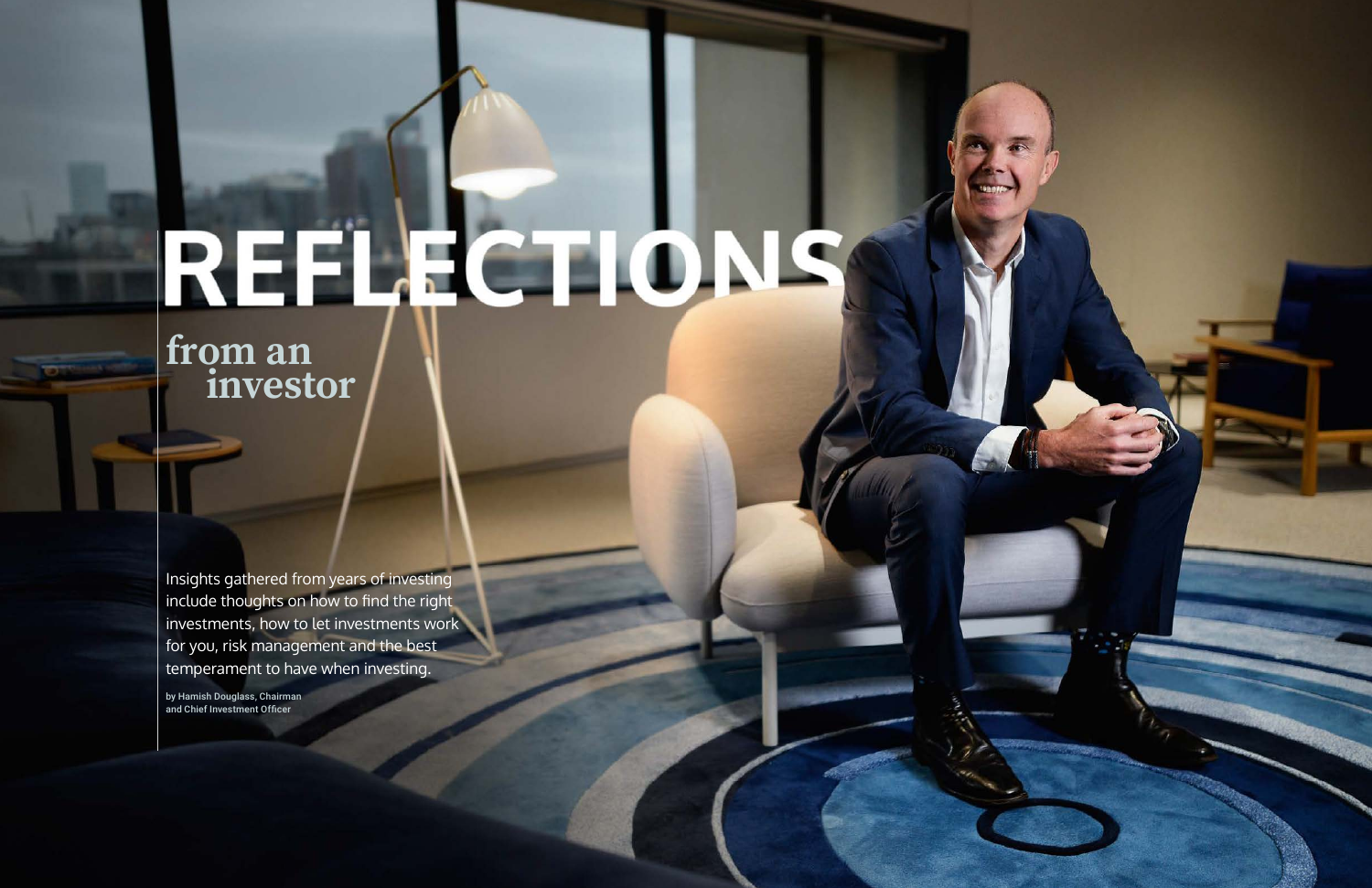

**"Your goal as an investor should be simply to purchase, at a rational price, a part interest in an easily understandable business whose earnings are virtually certain to be materially higher five, 10 and 20 years from now. Over time, you will find only a few companies that meet these standards."**

Warren Buffett

# **STANDING ON THE** SHOULDERS OF GIANTS

While Buffett might make investing sound easy, few people achieve outstanding investment records over the long term as he has. The following sets out some of my reflections gained over the years.

# These 13 reflections are organised into four topics:

Finding the right investments, letting your investments work for you, risk, and the temperament to learn from mistakes. You can be assured that this list is not definitive. Each day has moments of learning.

**5**

"If I have seen further than others, it is by standing on the shoulders of giants." Sir Isaac Newton

At Magellan, we believe in benefiting from the knowledge imparted by the best. Our investment philosophy has been influenced by some of the legends of the investment world: Benjamin Graham (*The Intelligent Investor*, in which he highlighted the importance of thinking of stocks as businesses, the concept that the stock market is a voting machine in the short term and a weighing machine in the longer term, and incorporating a margin of safety); Phil Fisher (*Common Stocks and Uncommon Profits and Other Writings*, where he highlighted the importance of investing in quality companies with superior returns on capital) and Buffett and Charlie Munger who brought these concepts together.

From such insights, we have developed an investment philosophy that at its core is about investing in a concentrated portfolio of the world's best businesses purchased at attractive prices. The returns such a portfolio earns over time reflect the underlying returns on capital, growth prospects, competitive advantages and management capabilities of these outstanding businesses.

Our portfolio-construction process can be likened to a process for picking a sports team that can win a grand final. We find no appeal in picking a team of 'B-grade' players when we can scour the world for a team of 'A-grade' players. Unlike the coaches of many sporting teams, we have no salary cap to handicap us as we assemble fractional interests in the best team of outstanding companies at the most attractive prices.

If our investment returns have been better than others it is in large part due to the fact that we are standing on the shoulders of giants. Investing in a portfolio of outstanding businesses at appropriate prices produces superior outcomes and is more reliable over the longer term than any other investment approach we know. Critically, having a portfolio of outstanding companies is a huge advantage in times of adversity because it lowers the risk of large capital loss. As Buffett says: "To finish first you must first finish."

# **THE POWER OF NETWORK EFFECTS**

The network effect describes the process whereby an additional user of a product or service makes that item more valuable to all users. Facebook's social network is a classic example of a two-sided network effect. On one side, each new user makes the network more valuable to other users as there are more friends for people to link up with. At the same time, more users on Facebook make the advertising network deeper and more valuable to advertisers.

Powerful network effects usually result in dominant companies that have exceptional returns on capital. Many of the investments we have made over the years have been in businesses that exhibited strong network effects. These investments include the Visa, Mastercard, PayPal and American Express payment networks, Facebook's social networks (Facebook and Instagram) and messenger platforms (Messenger and WhatsApp), the Google search business and YouTube business, Apple's and Android's app stores, Microsoft's Windows operating system and Office productivity suite, and eBay's marketplace. Other businesses in which we haven't made meaningful investments (to date) that exhibit strong network economics include credit-rating agencies, derivative exchanges and clearing houses, Amazon's marketplace, online travel agencies and the major Chinese technology platforms. We believe that autonomous driving software is likely to exhibit strong network effects as will the platforms for the sharing economy such as Airbnb and Uber.

An important lesson from investing in businesses that exhibit strong network economics is to be aware that they will usually attract the attention of regulators. We also note that there are many examples of businesses with powerful network effects where a competitor emerges with a business model that causes users of the product or service to leave existing networks. Classic examples where new competition has weakened a network include fixed-wire telephone networks (due to the emergence of mobile networks) and newspapers and television networks (due to competition from internet-enabled business models).

# **Finding the right investments**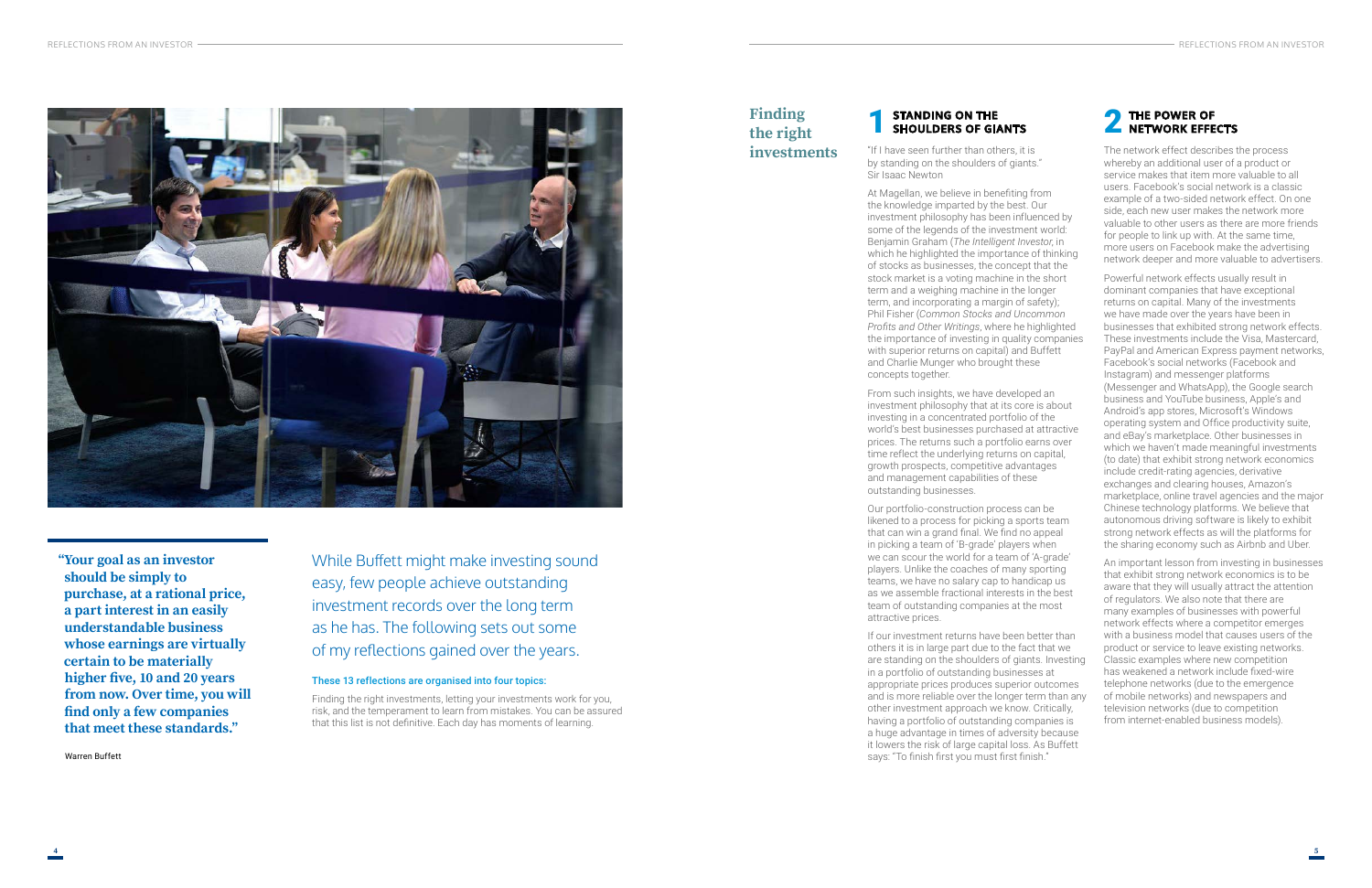**"To be exceptional, a business must have two characteristics: it must earn superior returns on capital and have deep and durable competitive advantages..."**

# **BEWARE OF MISTAKING COMPANIES WITH HIGH AND REAR-VIEW MIRROR RETURNS ON CAPITAL OR MARKET LEADERSHIP FOR OUTSTANDING BUSINESSES**

There are many businesses that earn high returns on capital or are market leaders that are not outstanding businesses. To be exceptional, a business must have two characteristics: it must earn superior returns on capital and have deep and durable competitive advantages (or an 'economic moat') that protect excess returns on capital over time. The following are examples of sustained competitive advantages.

- It is expensive for consumers to depart from the incumbent provider because of high switching costs, inconvenience or regulatory restrictions.
- The leading market participant has material economies of scale that give it significant cost advantages over competitors.
- The business has a strong and unique brand or is protected by long-term intellectual property rights such as copyright, patents, exclusive licences or trademarks.

We have learnt important lessons from investing in businesses that exhibited high returns on capital or were market leaders but lacked long-term competitive advantages. Examples of such investments include Nutrisystem (a US

meal delivery business for people seeking to lose weight), and US apparel retailer Abercrombie & Fitch. We now appreciate that few retailers have sustainable competitive advantages. The vast majority are low-quality businesses.

"If past history was all there was to the game the richest people would be librarians."

"In the business world, the rear-view mirror is always clearer than the windshield."

Warren Buffett

We naturally spend a lot of the time analysing the past to identify investment opportunities. While this is a normal approach to take, it is dangerous to assume that the past is a reliable predictor of the future. Capitalism's creative and destructive forces are forever reshaping industries by growing new businesses and destroying dominant firms. To realise this, you only have to look at a list of the top 50 companies in the world 20 years ago and see how many have struggled since. We should all heed the advice of the great ice hockey player Wayne Gretzky who said: "Skate to where the puck is going, not where it has been."



Within our investment universe, for example, we question whether or not the best retail banking franchises and the best consumer brands will remain as dominant over the next five to ten years. We believe it is likely that technology and new media and retail platforms will weaken the competitive advantages of many banks and consumer brands in coming years. Businesses in this space might well earn reasonable profits but they are unlikely to be as dazzling as they once were.

It is frightening that an industry has developed —the 'smart beta' industry—that is based on rear-view investing or optimising factors that worked in the past. Anything can work until it doesn't. Our job as investors is to assess where the puck is headed.

**"Many people think that you can only earn superior returns by uncovering hidden gems."**



There is a finite number of outstanding companies in the world. The vast majority of these companies are well-known 'blue chip' investments. Many people think that you can only earn superior returns by uncovering hidden gems.

In our experience, the best long-term investments are often hiding in plain sight. They are usually market-leading firms that have superior returns on capital, excellent long-term growth prospects and wide economic moats.

### **YOUR BEST IDEAS ARE OFTEN MORE OBVIOUS THAN YOU THINK** 5

We have a defined pool of the market-leading businesses that earn attractive returns on capital and that possess deep competitive advantages. We try not to stray outside this group. Charlie Munger reminded everyone at the 2008 annual meeting of Berkshire Hathaway of the limited number of great companies when he said:

"Most big businesses eventually fall into mediocrity or worse. So it is a tough game out there."

We find that in assessing a new investment opportunity it is often better to buy more of what you already understand than buy the 26<sup>th</sup> next best investment idea. We have frequently revisited old investment ideas and reinvested in them.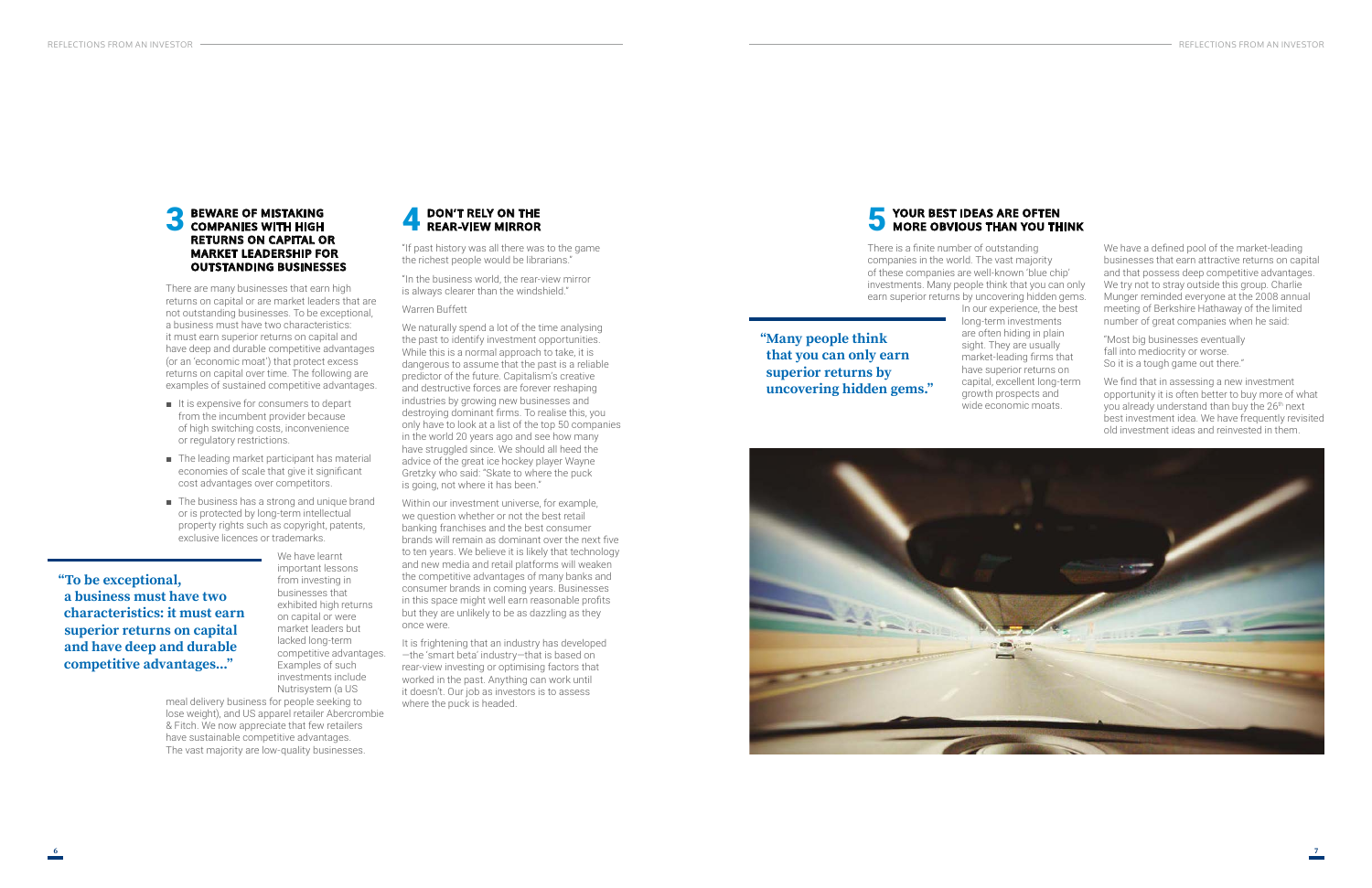**"...turnaround situations rarely deliver superior investment returns and they are best avoided."**

# **BE CAREFUL OF STOCKS TRADING AT LOW MULTIPLES OF EARNINGS OR THOSE THAT OFFER HIGH DIVIDEND YIELDS**

It is interesting to assess why the market often fails to sufficiently differentiate between companies with vastly superior long-term prospects and those with more mediocre prospects. We suspect it is due to a combination of too much focus on short-term returns and the use of simplified investment metrics such as prevailing dividend yields or price-earnings

multiples. These valuation measures, however, tell you little about the future growth in earnings, what incremental return on capital a business will earn over time, or the sustainability of a business's competitive advantages. Businesses with low price-earnings multiples or high dividend

yields are often ones with unattractive prospects rather than opportunities that will deliver superior returns.

Occasionally, we find an opportunity to invest in an outstanding business at very favourable valuations and we have had the conviction to buy a meaningful amount; our decision to invest in Microsoft in 2013 is an example of this. We have also made mistakes in being attracted to businesses with low price-earnings multiples, such as our investment in 2015 in IBM, which had deteriorating business prospects.



"Both our operating and investment experience cause us to conclude that turnarounds seldom turn." Warren Buffett

It is our experience that turnaround situations rarely deliver superior investment returns and they are best avoided. When a company gets into difficulty, typically two things happen: either the situation facing the company deteriorates further or it takes longer than expected for the turnaround to be executed. Time is the enemy in these situations—you will get little reward for being eventually correct.

We are very conscious that many investors have caught 'falling swords' by making contrarian investment decisions on the basis that it must be a good time to buy when others are panicking. In our experience many investments in turnaround situations deliver sub-par investment returns.

**9**

# **Let your investments work for you**

# **8** THE MAGIC OF **COMPOUND INTEREST**

**"...our best investment returns have resulted from situations where we have...let compounding work its magic."**

"Compound interest is the greatest mathematical discovery of all time." Albert Einstein

"Money makes money. And the money that money makes, makes more money." Benjamin Franklin

If we had to pick what were the most important factors driving our investment returns over the past 12 years, the answer would be our long-term

investment time frame and our willingness to let the magic of compound interest do the heavy lifting. We have held long-term investments in many companies that have favourable characteristics for compounding capital

at attractive rates.



These characteristics include favourable growth prospects, high returns on capital, and deep and sustainable competitive advantages. Post the initial investment, we have avoided the temptation of playing a short-term game of gin rummy by discarding investments frequently and seeking to find opportunities that might deliver higher short-term returns. An investment that can deliver a 15% return per annum for 10 years is usually far superior to an investment that can deliver a one-off 50% return over a short period. An investment that can deliver a 15% per annum return will multiply your money by four times in 10 years. In many cases, our best investment returns have resulted from situations where we have simply done nothing but let compounding work its magic. The nature of compound interest is that it takes time. There are few ways to compound your money quickly. This is why the turnover of stocks in our portfolio is limited. Our investment style of patience and compounding is not well suited to many investment professionals as it is hard to feel you are adding value when for 360 days in a year you decide to do nothing. On average, we have made around four key new investment decisions per year. Our team is constantly assessing opportunities but the nature of our approach is that we make decisions infrequently. In our experience, investors don't get rewarded for activity. They get rewarded for patience.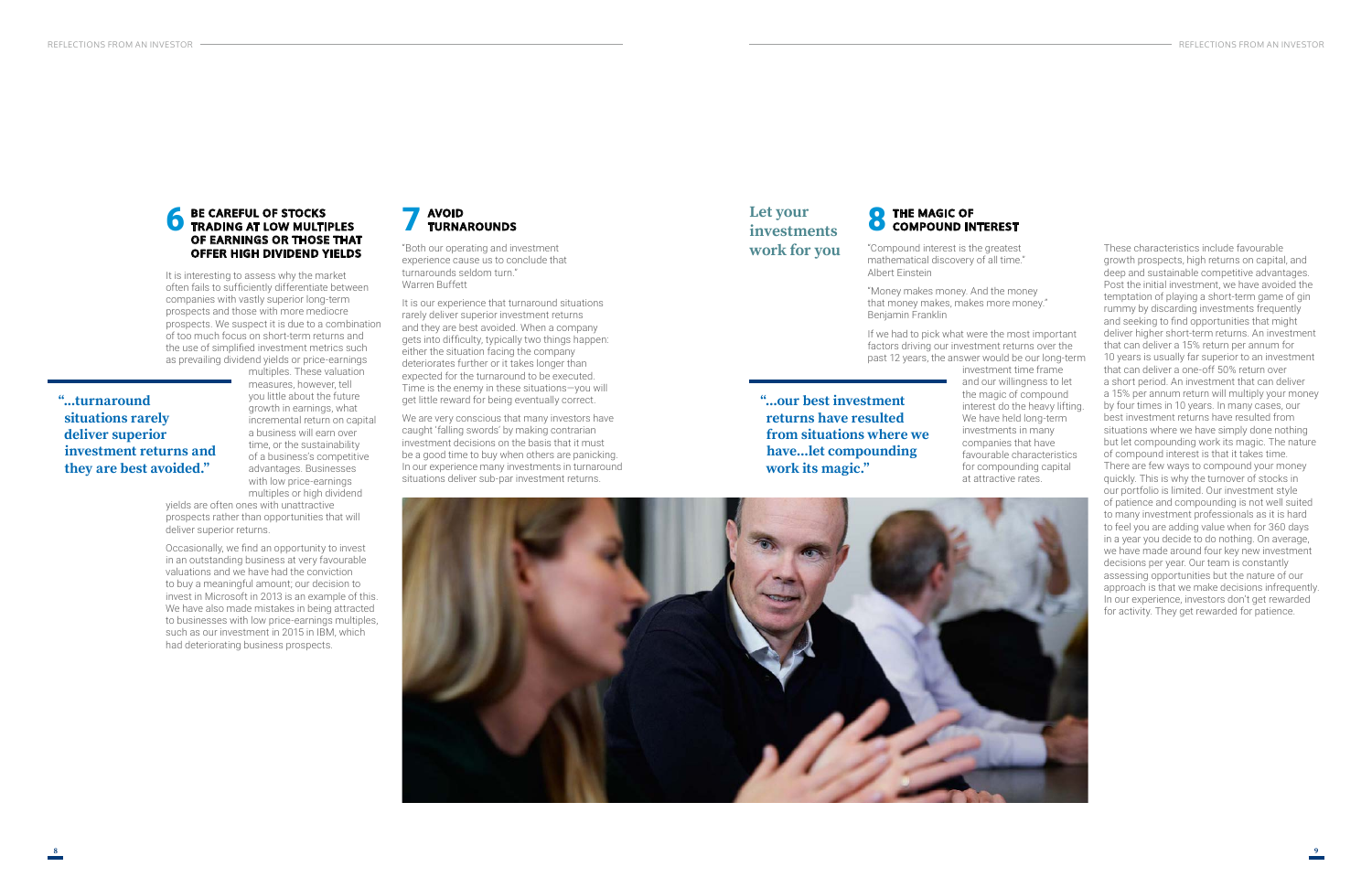# **"It is inevitable that we will make mistakes. Even our best ideas can be wrong."**

# **Risk IMPORTANCE OF**

We believe that prudent portfolio construction is critical for reducing risk. Many people assume that prudent portfolio construction equates to holding a widely diversified portfolio. In our opinion, holding a well-diversified portfolio only ensures that an investor's portfolio will produce returns that are similar to the market's return. We do not believe in holding a widely diversified portfolio. Core to our portfolio-construction process are the following.

- We incorporate a margin of safety by not holding, at least knowingly, overvalued securities.
- We hold a meaningful amount of investments in companies that should perform strongly in an economic downturn.
- We minimise aggregation risk; i.e. the risk attached to similar economic, competitive or regulatory forces. We put defined aggregation risk limits on key risks to which our portfolios are exposed.
- We limit our maximum position size in any one stock.

It is inevitable that we will make mistakes. Even our best ideas can be wrong. Examples of where we were wrong with one of our 'best' (not such a great term in hindsight) ideas include

# **PORTFOLIO CONSTRUCTION**<br> **PORTFOLIO CONSTRUCTION**<br> **PORTFOLIO CONSTRUCTION WHERE THE COMPETITIVE ADVANTAGE IS DEPENDENT UPON GOVERNMENT SUBSIDIES OR VULNERABLE TO GOVERNMENT POLICY** 10

the investment in the UK retailer Tesco and more recently the investment in Kraft Heinz. While it was disappointing to make such mistakes, the good news is that we had not aggregated the risk with similar investments so the overall impact on the portfolio from these mistakes was modest. The lessons here are do not put all your eggs in one basket and avoid the temptation to buy more and more stocks that match your 'favourite idea'.

It is easy in investing to have confidence in what you know, or think you know, about an investment. After completing due diligence on an investment opportunity, the most important things to assess are what you don't know about an investment and whether or not this missing knowledge creates material uncertainty. Investors should always ask themselves: What is it about this investment that I do not know? This state of mind does not come naturally as confirmation bias leads people to information that confirms existing conclusions. To overcome this natural tendency, we try to invert the investment case and ask ourselves why we are wrong. This better equips us to look for what we don't know about an investment.

In 2007, we made an investment in SLM Corp, which at the time was the leading private sector provider of government-guaranteed and non-government-guaranteed student loans in the US. SLM's business model depended upon the US Department of Education because it paid the private sector subsidies to originate and service government-guaranteed student loans. We were fortunate (lucky would be a better description) that we sold the investment in October 2008, immediately after the collapse of Lehman Brothers, due to our assessment that the company might lose access to capital markets to fund private loans. Not long after we sold our holding in SLM, the Obama Administration announced that it would no longer pay subsidies to the private sector to originate government-guaranteed student loans. This decision killed a core part of SLM's business model. It taught us to avoid investments where the core competitive advantage is vulnerable to government decisions.

**11**

**"It is critical that investors know the limitations of their knowledge or what is knowable."**

"Real knowledge is to know the extent of one's ignorance." Confucius

## **KNOW WHAT YOU DON'T KNOW** 11

We have developed a risk-assessment framework that sets out the things that could enhance or harm our assessment of a business. We try to assess the impact on the investment if any of these events were to occur. We then try to estimate the probability as to whether or not they might. It has been rare that we have made mistakes because we had not thought an event might occur. Usually we have not properly assessed the probability of an event taking place.

It is critical that investors know the limitations of their knowledge or what is knowable. Buffett describes this as knowing your "circle of competence". There are many things in investing that are unknowable and we believe investments are best avoided if there are too many unknowns. We believe that many large banks (particularly with sizeable investment banking arms) are simply too complex to understand and are outside our circle of competence.

"There are things we know we know. We also know there are known unknowns; that is to say we know there are some things we do not know. But there are also unknown unknowns—the ones we don't know we don't know." Donald Rumsfeld, former US Secretary of Defense